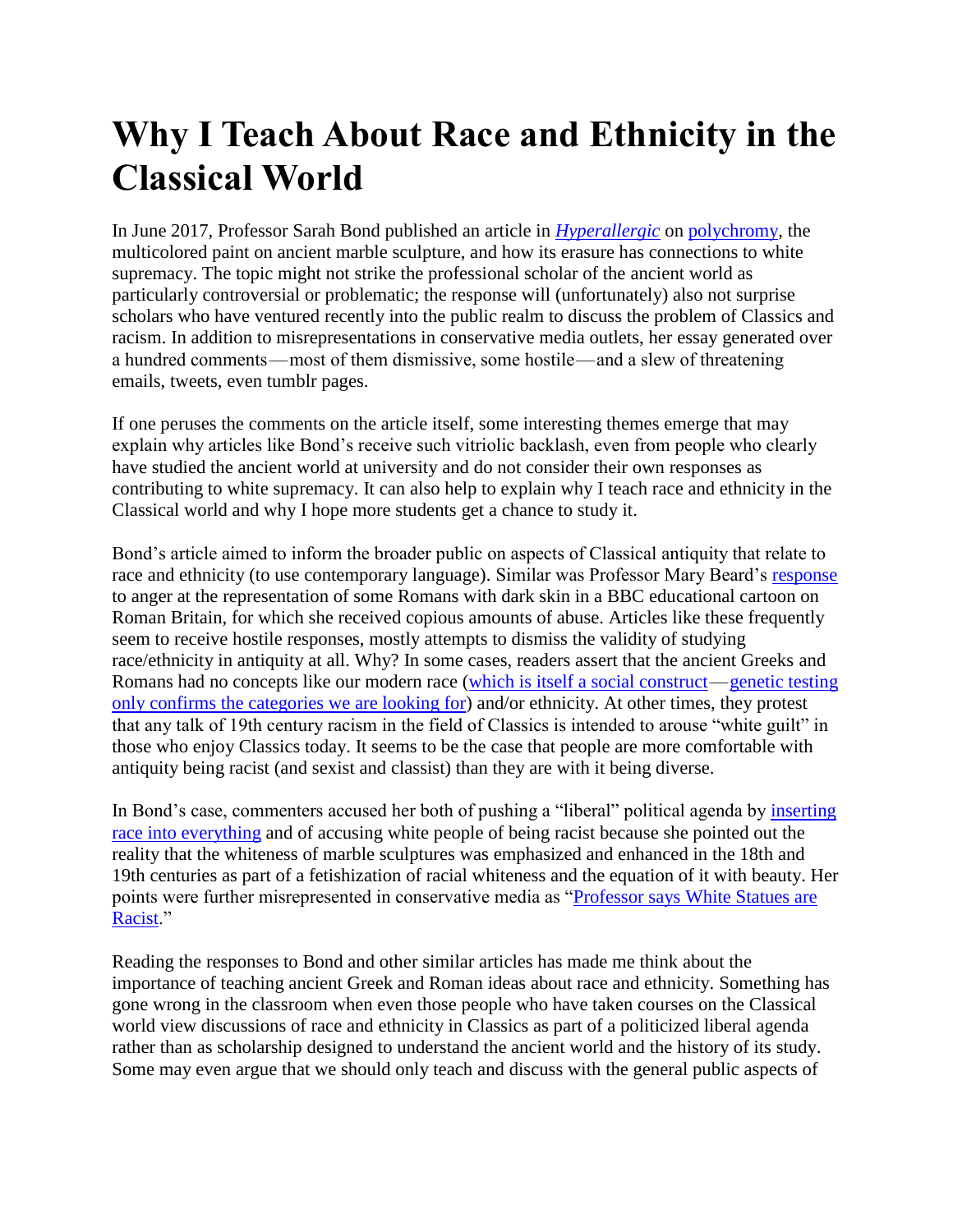the ancient world that will not offend anyone. But when that goal of inoffensive appeal runs against the goal of scholarly honesty, we do our field no favors.

Further, when members of our profession are attacked for doing their job and by sharing what is well-known fact in professional circles with the public, the responsibility rests with us all to look at how and what we teach —especially when it contributes to the continued use of the [classical](https://www.insidehighered.com/news/2017/08/14/white-supremacy-turning-campus-speeches-and-leaflets)  [past to support modern white supremacy,](https://www.insidehighered.com/news/2017/08/14/white-supremacy-turning-campus-speeches-and-leaflets) and especially when that support is often passive or dressed up in the guise of [well-meaning people who enjoy learning about ancient Greece and](https://eidolon.pub/fragile-handle-with-care-66848145cf29)  [Rome.](https://eidolon.pub/fragile-handle-with-care-66848145cf29)

Discussions of race and ethnicity in the Classical world should not be controversial, at least not among classicists. The topic has been an important area of scholarship almost since the field came into being and it has almost always been political: from the promotion of the so-called [Dorian invasion,](https://en.wikipedia.org/wiki/Dorian_invasion) to [theories that race mixing led to the fall of Rome,](http://onlinelibrary.wiley.com/store/10.1111/j.1601-5223.1921.tb02635.x/asset/j.1601-5223.1921.tb02635.x.pdf;jsessionid=D921D14C59DB0A1175EB279ADD344E38.f04t01?v=1&t=j4x0kgm8&s=3ba871deefb404b3a11d66a12f7faee1f69fd4ee) to the [Black Athena debates](https://eidolon.pub/black-athena-30-years-on-5a78253028cc) of the 1980s and '90s, to continued use of <u>autochthony as a rallying cry</u>. When Dr. Donna Zuckerberg wrote an article last year in this journal [encouraging us to incorporate more of it into](https://eidolon.pub/how-to-be-a-good-classicist-under-a-bad-emperor-6b848df6e54a)  [our research and teaching,](https://eidolon.pub/how-to-be-a-good-classicist-under-a-bad-emperor-6b848df6e54a) I was surprised at how few people within the field came to her defense when she was [maligned and received various types of threats](https://eidolon.pub/after-the-manifesto-a2d772f54868) for asking us to do something that we should already be doing as responsible scholars, particularly in light of the way classicists had intentionally reinforced theories of white superiority using ancient texts in the past.

Even the most casual reader of ancient texts will find discussion of what we today call race and ethnicity in a wide range of ancient authors — from Homer and Hesiod to Herodotus and Hippocrates, from Aeschylus to Ctesias, Caesar, Tacitus, Plutarch, Pliny, Livy, Sallust, Horace, Ovid and more. Further, any trip to a museum yields ample images that further display the Greek and Roman interest in and engagement with human diversity. And yet, we still hear the refrain that wanting to study or teach race and ethnicity is a part of a "social justice" political agenda because the ancient Greeks and Romans had no words that are exactly equivalent to our modern concepts of race or ethnicity — which is not, in fact, true.

Greeks and Romans seem to have been obsessed with what we would term race or ethnicity: they had a whole series of words (*ethnos*, *genos*, *phylla*, *gens*, *natio*, etc.) from which our modern terms for group organization based on descent and shared culture derive, and all of them contain elements of what we call race and ethnicity. Interestingly, one of the things that our ancient sources seem to make clear is that frequently they did not separate biological descent from cultural or "national" identity. Nor should we use ethnicity as a "safe" way to avoid talking about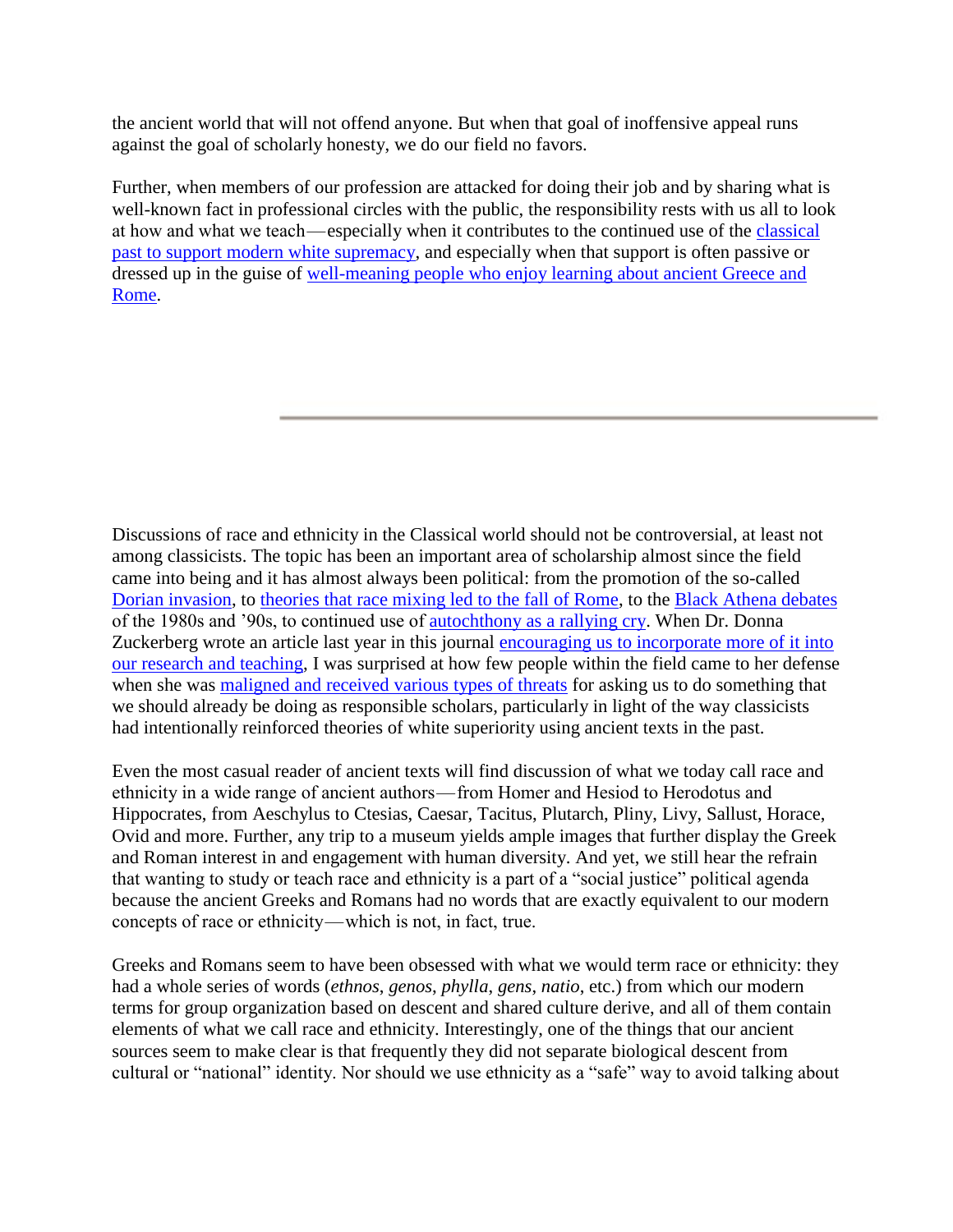race in antiquity as some people try to do in the modern world. The two concepts are hardly distinctive for the ancients.

The two concepts, race and ethnicity, are both aspects of group identity for Greeks and Romans. The most famous statement that demonstrates this connection comes from [Herodotus,](http://www.perseus.tufts.edu/hopper/text?doc=Hdt.+8.144&fromdoc=Perseus%3Atext%3A1999.01.0126) who has his Athenians tell the Spartans that they will never betray their fellow Greeks because they share blood (*homaimos* is a word often used for siblings), language, religious practices, and a way of life (*ethos*). This passage lists what we consider today the core elements of race and ethnicity, and this is often where my courses start. The Greeks and Romans had multiple words that encompassed the idea of identity based on descent groups, geographic origin, and shared cultural practices (like language). They absolutely had concepts akin to modern race/ethnicity, even if they weren't the specific type of cultural and ["scientific" categories](http://www.livinganthropologically.com/biological-anthropology/race-reconciled-debunks-race/) we have today. And, what's more, they seemed to consider them subjective concepts, not objective. Teaching these complexities can have an impact in our classrooms.

I have been teaching race and ethnicity in the Classical world for almost a decade now, and I do so in several ways. I include discussions of relevant texts and material artifacts in my Greek and Roman history classes and try to offer students Greek and Latin courses on some of the many texts that engage with the issues of identity, such as Herodotus' *Histories*, Euripides' *Medea*, Sallust's *Jugurthan War*, and Tacitus' *Germania* [\(a most dangerous book!\)](https://www.washingtonpost.com/entertainment/books/a-most-dangerous-book-only-in-the-eye-of-the-reader/2011/07/01/gIQAOrwS1H_story.html?utm_term=.3a163469e635).

I also regularly teach the topic as a stand-alone course called ["Ancient Identities" t](https://rfkclassics.blogspot.com/p/teaching-race-and-ethnicity.html)hat has proven popular with students and colleagues alike. The course focuses on the various ways that ancient Greeks and Romans talked about, represented, and attempted to understand and categorize human diversity—what we call race and ethnicity. The modern reception of these ancient ideas constitutes the final three weeks of the course.

Antiquity provides us with quite a few approaches to how to think about the subject. The Greeks and Romans used mythical genealogies and foundation stories, considered the impact of descent and selective breeding (a type of eugenics), and how customs and languages bind peoples together. Perhaps the most prevalent theory for what made groups of peoples different was what we call environmental determinism. Each of these approaches were trying to explain both physical differences and perceived differences in the inherent character of peoples — an important component of racism today — differences supposedly shaped by birth, environment, and culture.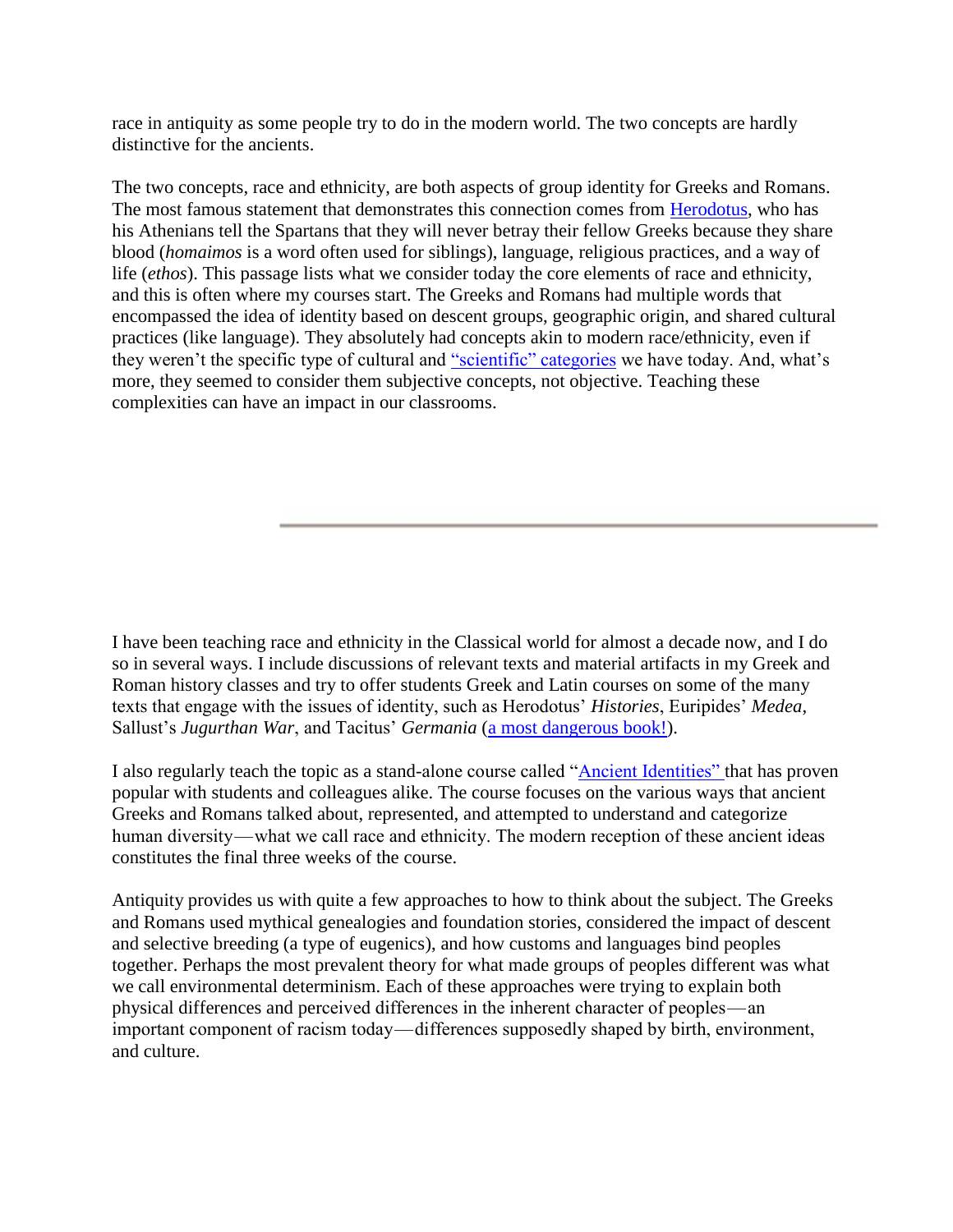For example, Hippocrates, the Greek physician, tells us that Scythians (a name that designated nearly all northern European peoples in the 5th century BCE) are red, flabby, unhealthy, and filled with water because they live in a cold, wet climate [\(Hipp.](http://data.perseus.org/citations/urn:cts:greekLit:tlg0627.tlg002.perseus-eng2:15) *Aer.* 15). Vitruvius, the Roman architect, explains that people from hot, dry climates, such as the Ethiopians, are long-lived and healthy, dark skinned (because of sunburn), intelligent, and cowardly because they don't have a lot of blood to spare—the heat dries it up. Germans, on the other hand, had red hair and were pale because of cold burn, dull-witted, and courageous — wet climate means more blood, which means they didn't worry about losing it in a fight (Vit. *de Arch*. [6.1.\)](http://data.perseus.org/citations/urn:cts:latinLit:phi1056.phi001.perseus-eng1:6.1.1). Herodotus ends his history with a story that tells us that harsh lands breed hard people and bountiful lands breed soft ones (Her. *Hist.* [9.122.2–3\)](http://www.perseus.tufts.edu/hopper/text?doc=Perseus%3Atext%3A1999.01.0126%3Abook%3D9%3Achapter%3D122%3Asection%3D2).

Environmental determinism is [very widespread in our ancient sources](https://eidolon.pub/a-race-to-the-rational-70e06cf46c1e) as the ancients often considered geography and climate, coupled with descent, as the primary factors in shaping physical and cultural difference — the above examples are only three. Of course, it wasn't the only way the ancient Greeks and Romans understood human diversity — politics (a type of cultural environment) could impact people as well. Having a single king instead of an oligarchy or democracy could make a people "slavish" instead of "free," as Herodotus, Hippocrates, Livy, and many others tell us.

The Athenians elevated the issue of heritability and gene pool above other factors in trying to preserve their indigenous, environmentally determined character through [restrictive laws on](https://eidolon.pub/we-condone-it-by-our-silence-bea76fb59b21)  [immigration and citizen purity.](https://eidolon.pub/we-condone-it-by-our-silence-bea76fb59b21) But the Athenians were unusual in classical antiquity in their privileging of indigenous status. Other peoples—such as the Thebans, Argives, and Romans inscribed their histories with narratives of immigration, ethnic/racial blending, and inclusion  an interesting notion if physical environment really was thought to determine identity.

The Romans, of course, are probably the most famous "mixed" people from antiquity and told in their histories and arts that they originated from immigrants and refugees. [Aeneas migrated with](https://www.the-romans.co.uk/legends.htm)  [the last of the Trojans](https://www.the-romans.co.uk/legends.htm) (Phoenicians) to Italy from Troy, and he had a child by a native Italian woman who founded another city, Alba Longa, from which eventually came Romulus and Remus. Romulus founded Rome by killing his brother and then inviting in any bandit or criminal who wanted to join him. They then [kidnapped the neighboring Sabine women](http://www.stoa.org/diotima/anthology/wlgr/wlgr-privatelife233.shtml) and married them once they realized a city couldn't perpetuate itself without women. They also had Etruscan kings, and many of the cities they incorporated in southern Italy were Greek colonies. These myths mirrored Roman reality.

The Roman practice of incorporating non-Roman peoples as citizens — both the descendants of freed slaves and people of other ethnic groups in the provinces—over the course of most of their history also reflects a tradition of not basing Roman identity on a concept of racial or ethnic purity. You could be a Roman and be Greek, Syrian, Judean, Gallic, German, Spanish, Numidian, Nubian, Ethiopian, Egyptian, and more. While Romans wrote a lot about non-Roman peoples, what constituted a Roman *per se* was never defined as a single ethnic group   foreigners could become "Roman." Places could "become" Roman, too, through engineered environments. This doesn't mean Romans did not have prejudices, it just means those prejudices didn't impact whether one was or was not or could become a Roman.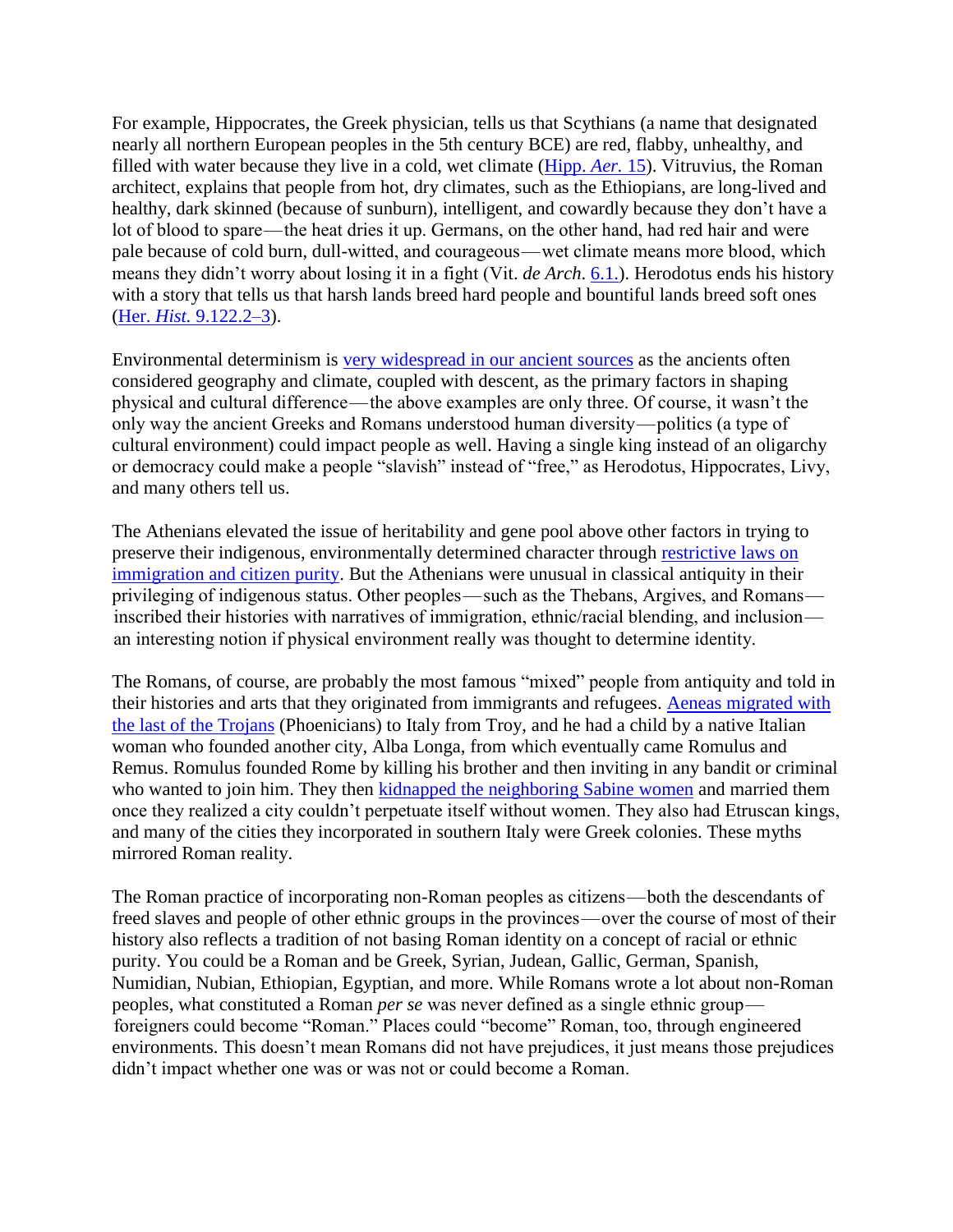Someone will surely object, "You teach this class because you want to force modern ideas on the ancient past, because you hate the field of Classics, and want to discourage people from studying it!" (I received such comments in email after my last *[Eidolon](https://eidolon.pub/we-condone-it-by-our-silence-bea76fb59b21)* article). That is not, in fact, my agenda. I want just the opposite. I want more students to see that the Classical world is not owned by one group of people and embrace it as interesting and useful. A narrative of a monoethnic and monochromatic Classical world is demonstrably false and, frankly, boring.

I love Classics, in part, because of its endless variety, because it both offers us a mirror for reflecting upon our own racism and because it offers us alternatives for how to think about human difference. We just need to be honest when we teach it about both the good and the bad and be critical of our sources as well as in awe of them. [The debate at Reed college over the](https://www.youtube.com/watch?v=mg3i6-J6zI8)  [place of the Classics in their curriculum](https://www.youtube.com/watch?v=mg3i6-J6zI8) should remind us and make us conscientious of the consequences of yoking the ancient Greeks and Romans to the modern construct of "western civilization" and "whiteness." The Classical texts and peoples themselves are not inherently "Western" or "white," but there is a reason some people think so and we need to do better at teaching Classical antiquity in all its diversity and showing that we understand and own its racist uses — past and present.

[The Reed situation](https://www.insidehighered.com/news/2017/09/11/reed-college-course-lectures-canceled-after-student-protesters-interrupt-class) raises the stakes, I think, of asking why do readers attack, threaten, and/or denigrate scholars who try to share this broader evidence and reality of the diversity of classical antiquity with the general public? Does it give fodder to those who take as an attack on white people any suggestion that the Classical past was not as "white" as modern enthusiasts of classics seem to be? Or when we acknowledge and discuss openly how [Classics has been](https://classicssocialjustice.wordpress.com/2017/09/05/classicssowhite/) [complicit in maintaining a narrative of white superiority historically in Europe and America?](https://classicssocialjustice.wordpress.com/2017/09/05/classicssowhite/) Or when we remind people that the category "white" is a modern invention and has itself been altered over the course of the [last century to incorporate Mediterranean peoples](http://rfkclassics.blogspot.com/2017/08/how-is-ancient-mediterranean-diverse-if.html) when they had not been considered "white" before?

The reaction comes in part because the ancient world as it existed and as scholars recover it is not the world that gets represented in popular culture, in neo-Nazi and white supremacist bubbles, and, frequently, in high school and even college classrooms [\(our medievalist colleagues](https://www.publicmedievalist.com/dark-enlightenment/)  [share this problem\)](https://www.publicmedievalist.com/dark-enlightenment/). And, clearly, there are many who would still like to see Classics remain fodder for [justifying theories of modern Euro-American superiority.](https://eidolon.pub/classics-beyond-the-pale-534bdbb3601b) Otherwise, they would not get their knickers in a twist over polychromy and other evidence — visual and literary — that shows that the ancient world was filled with racial/ethnic diversity and that the ancients didn't typically think that was a bad thing.